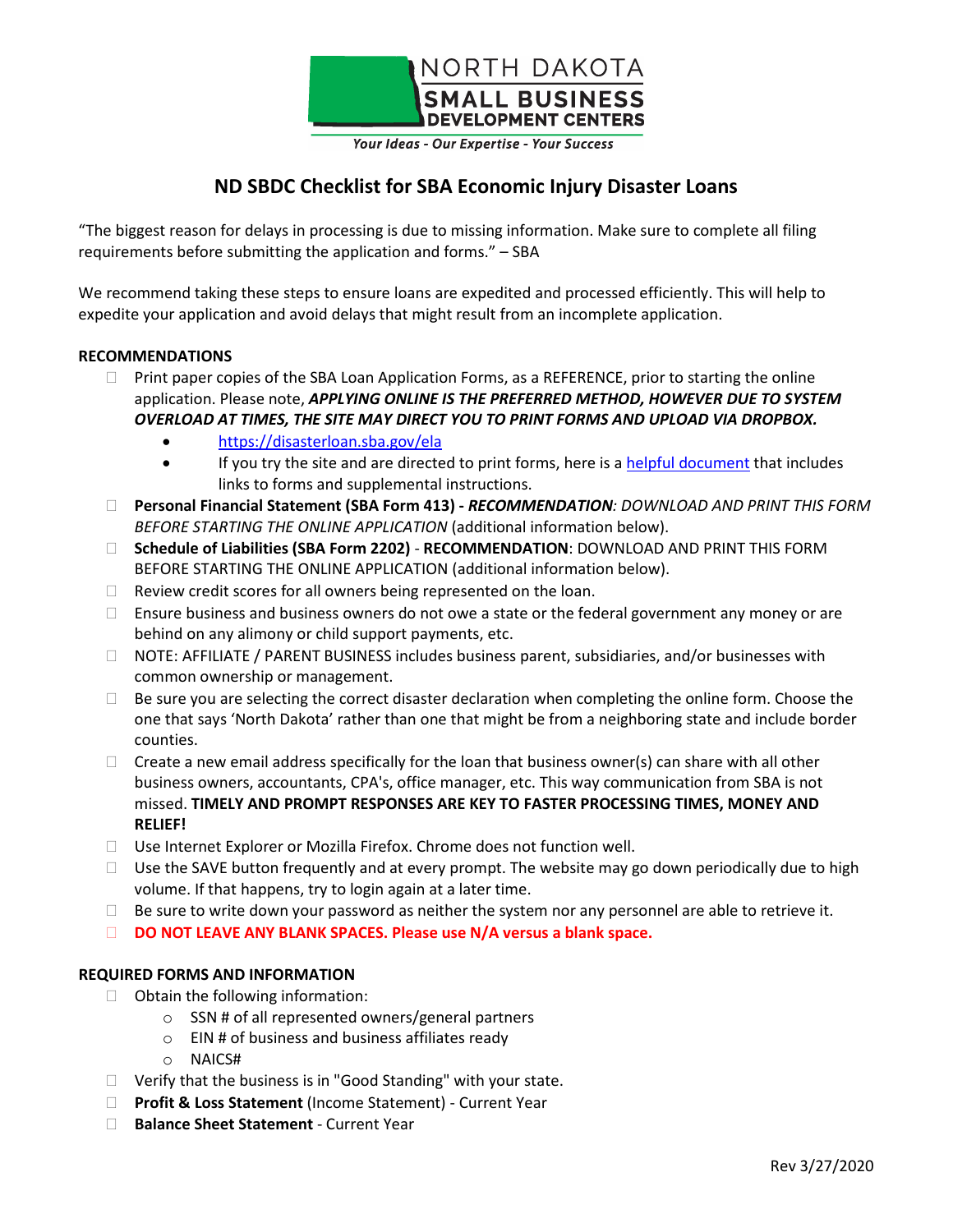

Your Ideas - Our Expertise - Your Success

- **Business Loan Application** (SBA Form 5)
	- o Completed and signed by all business applicant(s).
- **SOLE PROPRIETORS Business Loan Application** (SBA Form 5C)
	- o Sole Proprietors' have a different paper application than all other business entities.
	- o Completed and sign by all business applicant(s).
	- o [https://www.sba.gov/sites/default/files/files/serv\\_da\\_sba\\_form\\_5c\\_0\\_0\\_3.pdf](https://www.sba.gov/sites/default/files/files/serv_da_sba_form_5c_0_0_3.pdf)

# **IRS Form 4506-T**

- $\circ$  Completed and signed by representative of applicant business (CEO, President, Manager, or Member).
- $\circ$  Completed and signed by each principal owning 20% or more of the applicant business, each general partner or managing member and, for any owner who has more than a 50% ownership in an affiliate business.
- o If taxes were not filed, it is recommended to provide *Copy of Extension* and explanation by CPA/accountant or *Letter of Explanation* by owner.
- $\Box$  Verify filing status and address format from previous year's taxes to ensure it matches the IRS' registered information. Check 2018 or 2019 Tax Documents.
- **FEDERAL INCOME TAX RETURNS: Gather COMPLETE copies, including all schedules, of the most recent taxes for the applicant business**.
	- o **DO NOT LEAVE OUT ANY PAGES**! INCLUDE ALL BLANK PAGES AS WELL. (EXPLANATION: If document states, "Page 3 of 4" and paper is blank or states "PAGE INTENTIONALLY LEFT BLANK", still include this page in the packet.)
	- $\circ$  If the most recent Federal income tax return has not been filed, a year-end profit and loss statement and balance sheet for that tax year is acceptable.
- **Personal Financial Statement (SBA Form 413)** completed, signed and dated by the applicant (if a sole proprietorship), or each principal owning 20% or more of the applicant business, each general partner or managing member.
	- o Include all forms of income, debt, liabilities, and assets (cash, stocks, bonds, investment properties, etc.).
- **Copy of Credit Bureau Report with Credit Scores from all three primary reporting agencies for all owners of the business with minimum 20% ownership.**
- **Schedule of Liabilities (SBA Form 2202)** listing all fixed debts (mortgage, notes, accounts payable). You will need to know the following information regarding debt and liabilities:
	- o Name of Creditor

o Date account opened o Current Balance

- o Maturity Date
- o Are you current or delinquent for each liability?
- Line (if revolving line of credit or credit card)

o Original Loan Amount or Maximum Credit

- o Payment Amount (designate monthly or yearly)
	- $\circ$  Is it secured and, if so, what collateral was used?
- **Additional Filing Requirements (SBA Form 1368)** providing monthly sales figures.
- **Nota The Symon Symon Symon Symon Symon Symon Symon Symon Symon Symon Symon Symon Symon Symon Symon Symon Symon Symon Symon Symon Symon Symon Symon Symon Symon Symon Symon Symon Symon Symon Symon Symon Symon Symon Symon Sy**